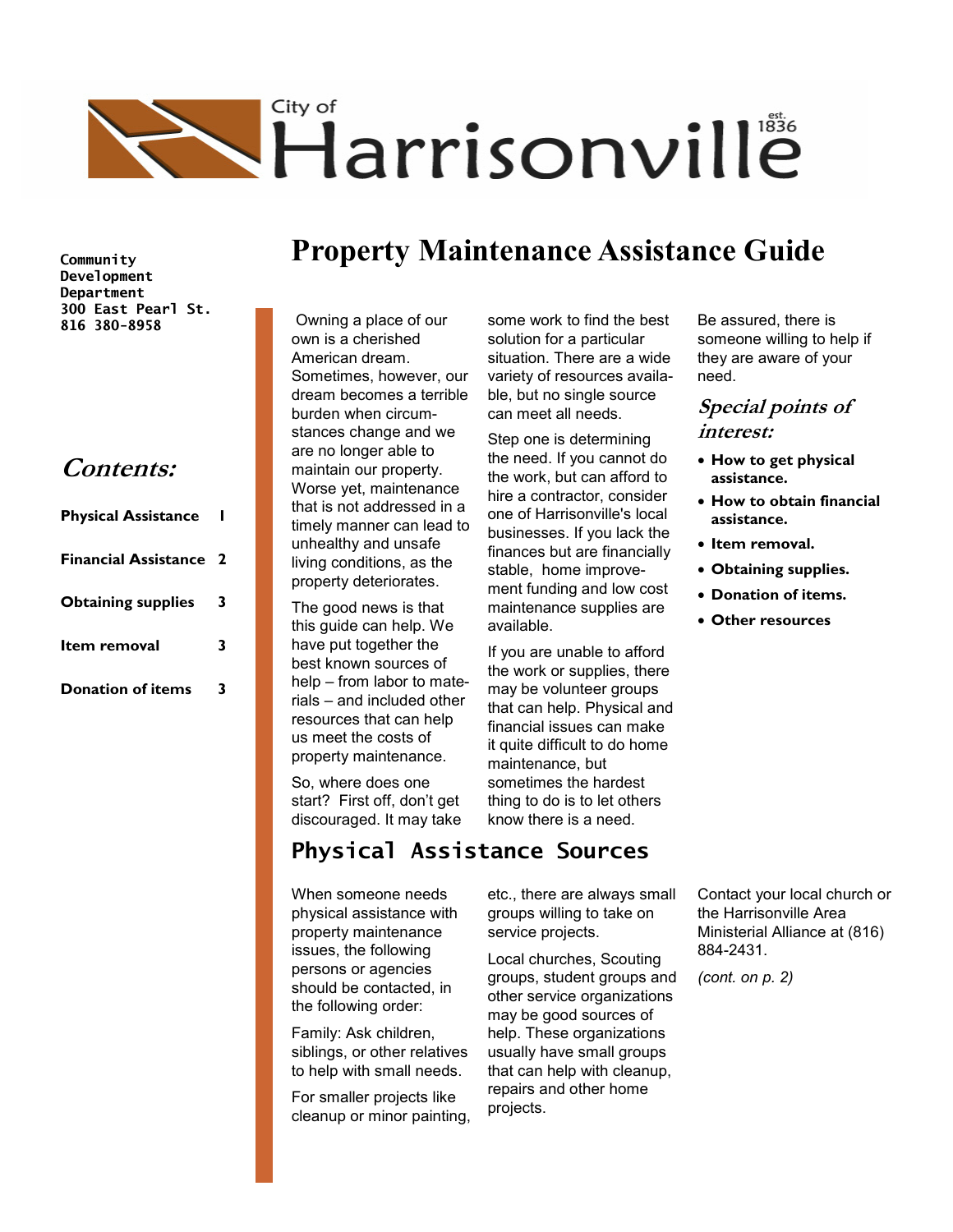# **Physical Assistance (cont. from page 1)**

**Action Agency** may be able to help with weatherization. Call (816)

380– 5375.

**Foreclosure counseling and landlord/tenant mediation** is available from WCMCAA as they are a Housing and Urban Development approved agency.

**West Central Community**  Sources of free, donated or reduced materials are limited only by imagination.

> Good sources for materials include Craig's list at **kansascity.craigslist.org**,

the local weekly shoppers, garage sales, etc.

**The Habitat for Humanity re-store** is open to the public and carries a wide selection of materials and supplies. The website is **restore.org**.

#### **The Department of Environmental**

**Management** has paint at greatly reduced cost. For cost and availability call (816) 513-8400.

Local businesses may be able to help as well, if they are made aware of the need and if you are

flexible, their odd stock or mismatched paint may be the best bargain in town.



## **Financial Assistance**

#### **Mid-America Regional Council, (MARC) Department of Aging**

**Service** provides referral services to persons who are age 60 or over. Call MARC at (816) 474-4240.

**U.S. Dept. of Housing and Urban Development, Property Improvement** 

**Loan, Title I** is a program to insure loans to finance light to moderate rehabilitation of properties. Call HUD at (913) 551-5462 or (800) 767-7468

### **USDA Rural**

**Development** offers several home programs through the Rural Development Specialist. The contact number is (660) 679-6114. These loans

and grants may be available to very low income residents who own a dwelling in need of repairs. Call USDA at (573)876-0976.

**AARP** Provides information about Reverse Mortgages, a loan available to persons over age 62 whose homes are paid-infull. The loan does not require monthly payments, but there are several caveats. For information see the AARP Website at **AARP.org**. Use the search box and type in

**The United Way** has a comprehensive directory of services available. Contact (816) 559-4671 for more information.

**Consumer Credit Counseling (CCC)** Credit counseling can help residents manage money in order to afford home improvements. The CCC provides free financial crisis services that include debt management, budgeting, consumer financing education and intelligent use of credit. Call (816) 753-0535.

The Harrisonville Ministerial Alliance may be able to help financially in emergency situations. Call (816) 884-2431.

*Helping you improve your neighborhood*